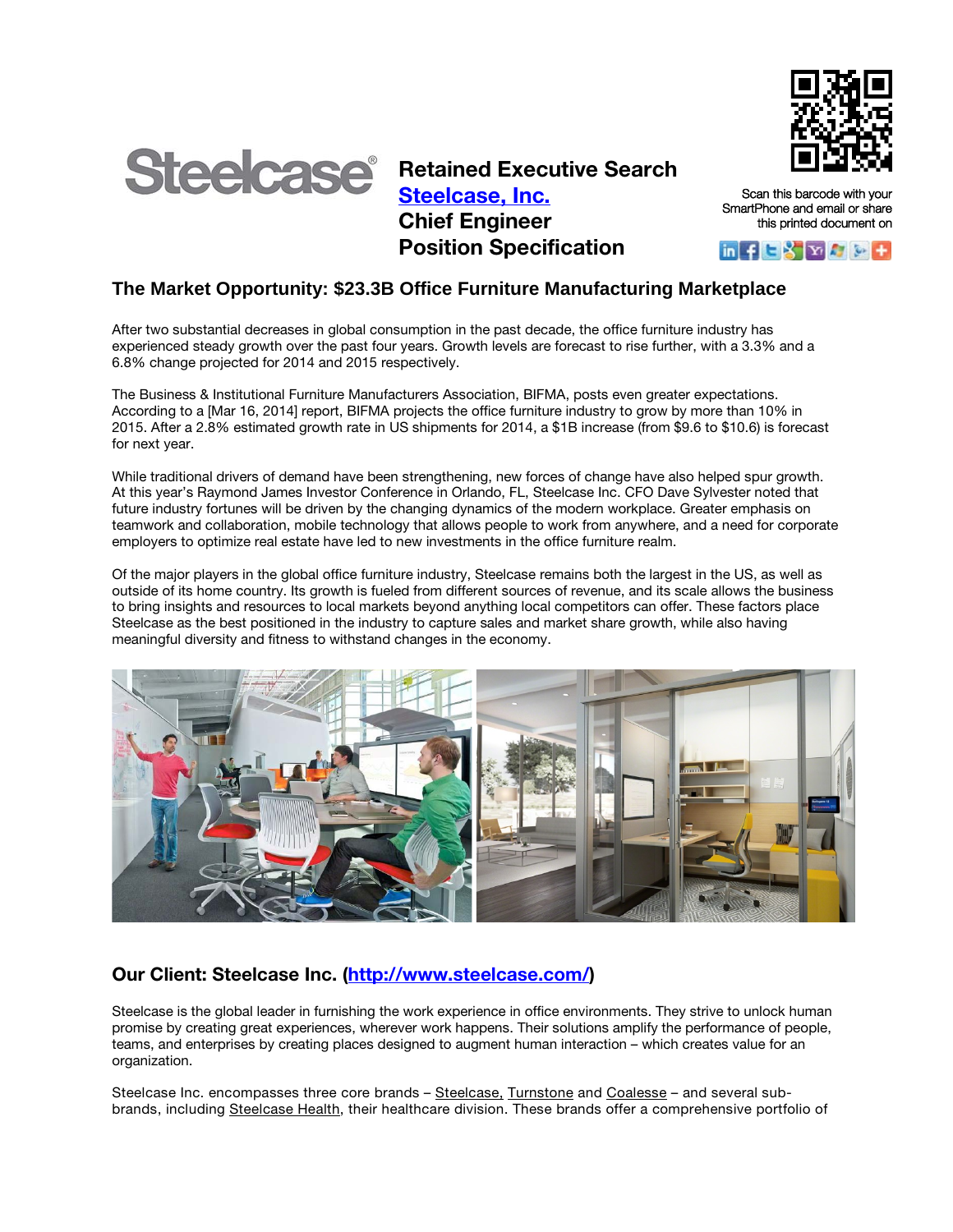workplace products, furnishings, and services, inspired by over 100 years of insight gained serving the world's leading organizations. Today, the Steelcase portfolio of solutions addresses the three core elements of an office environment: interior architecture, furniture and technology.

The company is globally accessible through a network of channels, including over 630 [dealers](http://www.steelcase.com/en/Shop/dealers/Pages/overview.aspx) in over 800 locations worldwide. They design for social, economic, and [environmental](http://www.steelcase.com/en/Company/sustainability/Pages/Our-Perspective.aspx) sustainability.

Steelcase (NYSE: SCS) is a global, publicly traded company leading their industry with fiscal 2014 revenue of approximately \$3 billion and approximately 10,700 employees around the world. The leadership team is based at the global headquarters in Grand Rapids, Michigan.

### Values:

Steelcase was founded in 1912 by a few people with a strong commitment to integrity and doing the right thing for their customers, employees, business partners, associates, and neighbors.

Their principles became the foundation of the company, passed on from decade to decade. Steelcase believes their employees are their greatest asset and living these values is at the core of all that Steelcase does, just as it was in the past.

## At Steelcase they:

- Act with integrity
- Tell the truth
- Keep commitments
- Treat people with dignity and respect
- Promote positive relationships
- Protect the environment
- Excel



### What's being discussed?

#### **[360 MAGAZINE](http://360.steelcase.com/)**

Check out the latest information on workplace research, insights and trends that will help you understand how people really work and how creating great space can make a difference.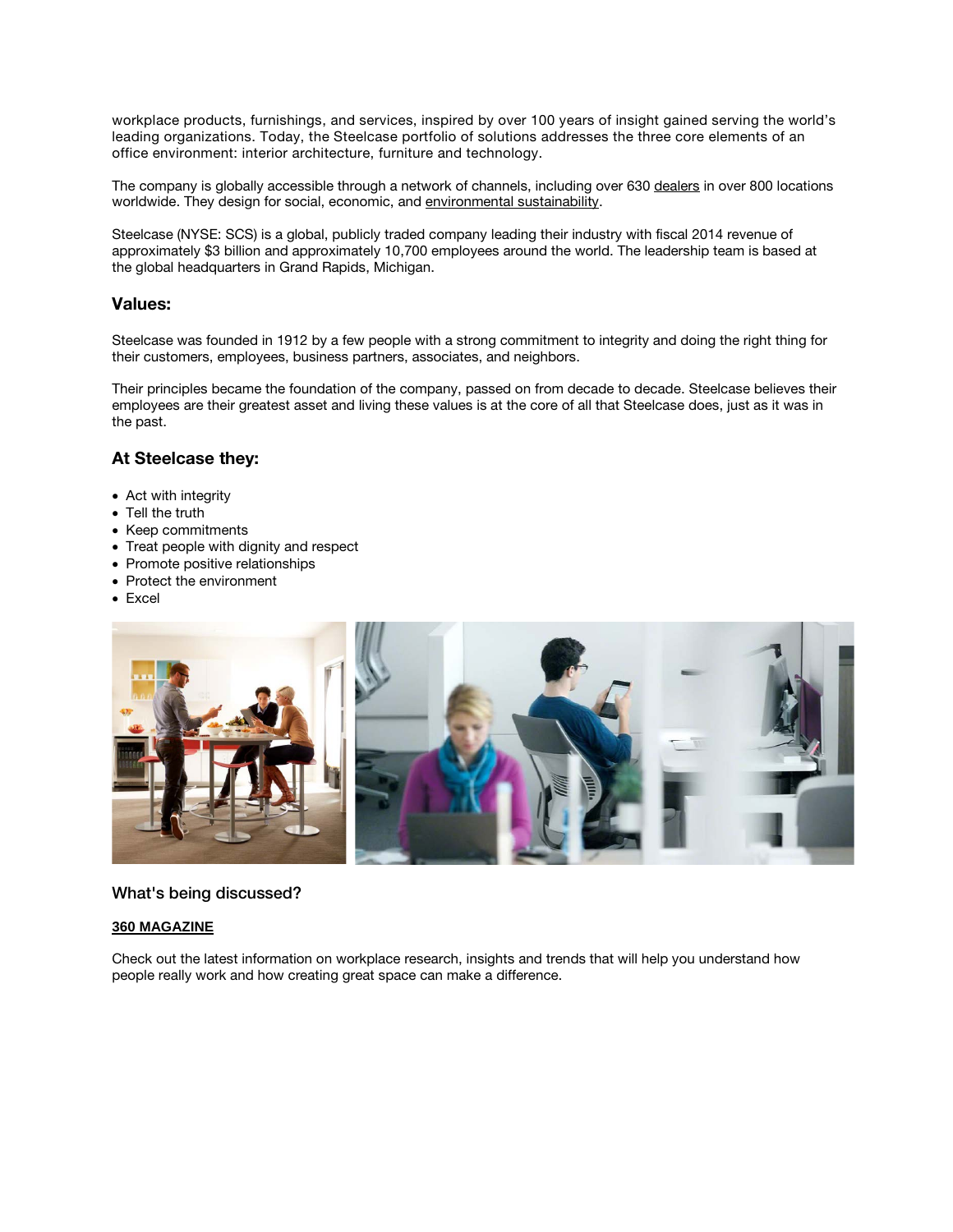

### Current News, Events & Videos:

- [Steelcase 2014 Annual Report](http://ir.steelcase.com/common/download/download.cfm?companyid=ABEA-29LUIH&fileid=760096&filekey=4466A321-CE12-4C88-A18E-C13CE5F0CC9C&filename=2014_Annual_Report_e-copy.pdf)
- [100th Anniversary site](http://100.steelcase.com/)
- [Steelcase | A Day In The Life \(video\)](https://www.youtube.com/watch?v=SUoiZEOJADs)
- [Steelcase | How Leading Organizations Innovate \(video\)](https://www.youtube.com/watch?v=yyPQP9o-7Tc)
- [Steelcase | Case Study: Accenture Office \(video\)](https://vimeo.com/12593594)
- Steelcase | media:scape [Collaboration, Innovation \(video\)](https://www.youtube.com/watch?v=iMF0kBoL9_w&list=PLC79557CC9A9C50DE)

# [Steelcase Executive Leadership Team](http://ir.steelcase.com/management.cfm)

## The Opportunity – Chief Engineer

Steelcase is looking for a Chief Engineer to be a member of its Global Product Engineering Team, working out of its Grand Rapids, Michigan Headquarters. The position will report directly to the Vice President, Global Design & Product Engineering, and will be responsible for Steelcase Design Engineering, working closing with Design and Product Engineering peers and team members. The Chief Engineer is responsible for actively participating in product development engagements, as well as setting the vision and strategy for how Steelcase product developers will work in the future. The position will play a vital role in setting the global product strategy – from platforming and manufacturing to product development.

The ideal candidate must be very comfortable with a hands-on, multi-dimensional, business development leadership role that demands high levels of creativity. Steelcase is looking for a well-balanced leader who will thrive in this fastpaced, team-oriented environment. The candidate should have a strong ability to navigate ambiguity, and must have the sound judgment and experience to know which course to pursue. The person must be flexible to the dynamic nature of Steelcase's business demands, and must be a strong agent for positive change. This type of challenge is a selling point for the right individual, who can appreciate the magnitude of the breakout opportunity presented to them.

### Position Profile

Upon arrival at Steelcase, the Chief Engineer will be expected to quickly assess ongoing activities, and to redeploy and leverage their deep expertise to plan and implement a customer-centric, profit driven, executable Design Engineering strategy. This executive will play a key part in shaping the strategy and growth of the Steelcase Product Engineering organization. Steelcase's success stems from its highly collaborative work environment, where high performance teams work shoulder-to-shoulder with leadership at all levels. The Chief Engineer will be a leader of these teams, forging a prolific and meaningful path in the company's future.